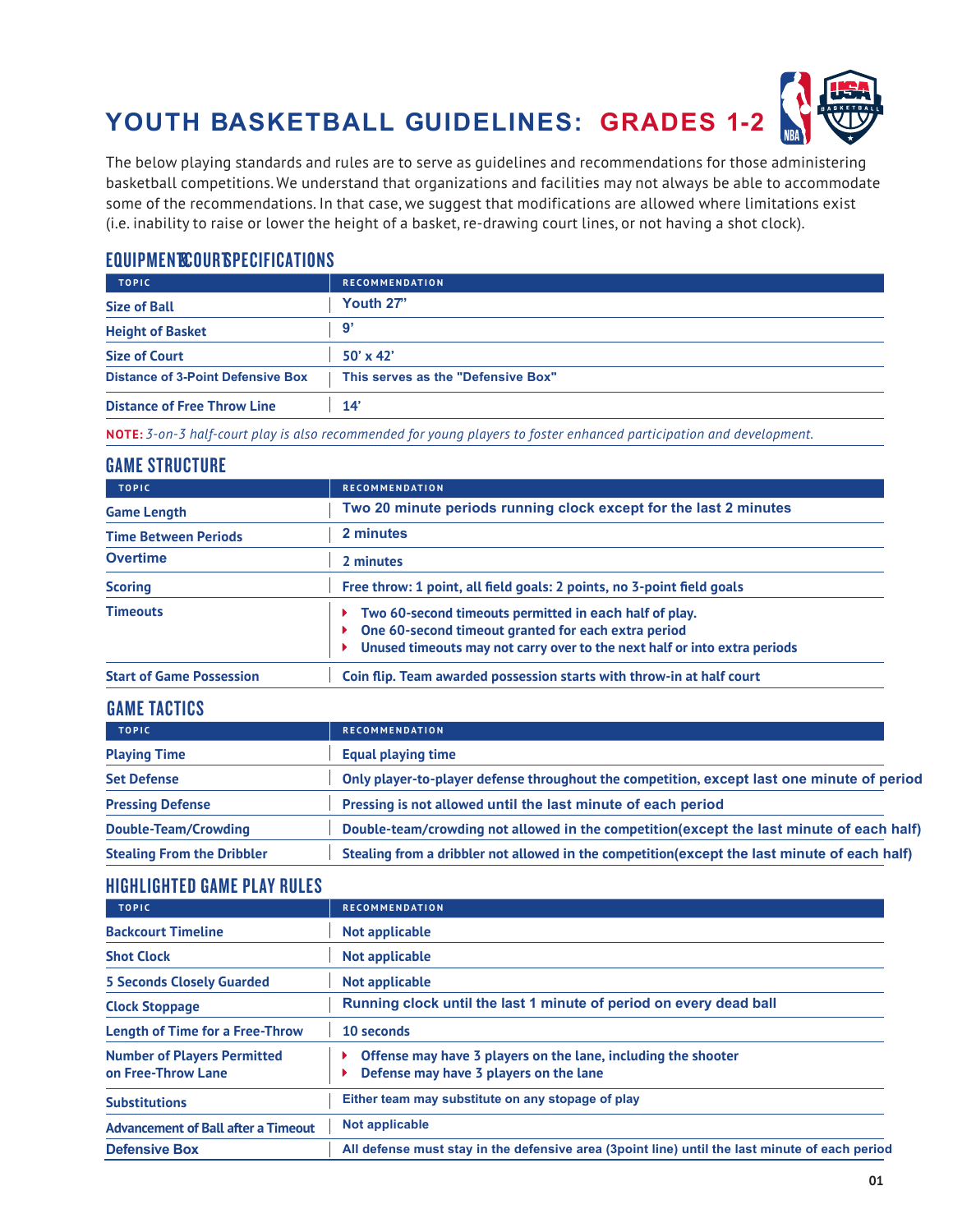

# **DEFINITIONS**

## **Player-to-Player Defense**

- Zone or man defense is at the discretion of each coach.
- The defensive player must stay on the same side of the court as the offensive player. All defense must remain in the defense box until the last minute of each period
- If an offensive player with the ball advances past their defensive player, another defender may rotate to guard that offensive player.
- Going outside the defensive box more than two times will result in 2 warnings then a free throw will be added to the other team.

**Pressing Defense:** Defensive guarding, either on or off the ball, within the defense box.

**Double-Team/Crowding:** Two or more defensive players guarding a single offensive player. The last 1 minute, defense may go all the way to half court to play defense. A team has 10 seconds to cross the half court line.

# RATIONALE

**Distance of 3-Point Arc:** For Grades K-2, although the 3-point arc may exist on the floor, all baskets made beyond this arc only count as two points. Therefore, the distance of the line is not applicable for these age segments. Eliminating the 3-point basket will encourage players to shoot from within a developmentally-appropriate range. The 3 pt arc will be used as the defense box stated earlier.

**Distance of Free Throw Line:** Grades K-2 should take free throws 14 feet from the basket to develop proper form and increase success.

**Height of Basket:** 9ft. Utilizing a lower basket height for 7-8 year-olds allows children to develop proper shooting form and increases the opportunity for shooting success.

**Scoring:** All field goals for Grades 1-2 are worth two points to encourage children to shoot within a developmentally-appropriate range. This allows for proper mechanics and form. While these age segments may attempt a shot behind the 3-point arc, any field goal made behind the arc will only count as two points.

**Size of Ball:** A smaller basketball for the younger age segments is advised due to the size of a child's hand as well as their developing skill level. A smaller ball allows for better control and success.

**Size of Court:** For Grades 1-2, a 50'x 42' court is contemplated to be a cross-court game on a fullsized basketball court. This dimension is more appropriate for younger children based on their relative size in space.